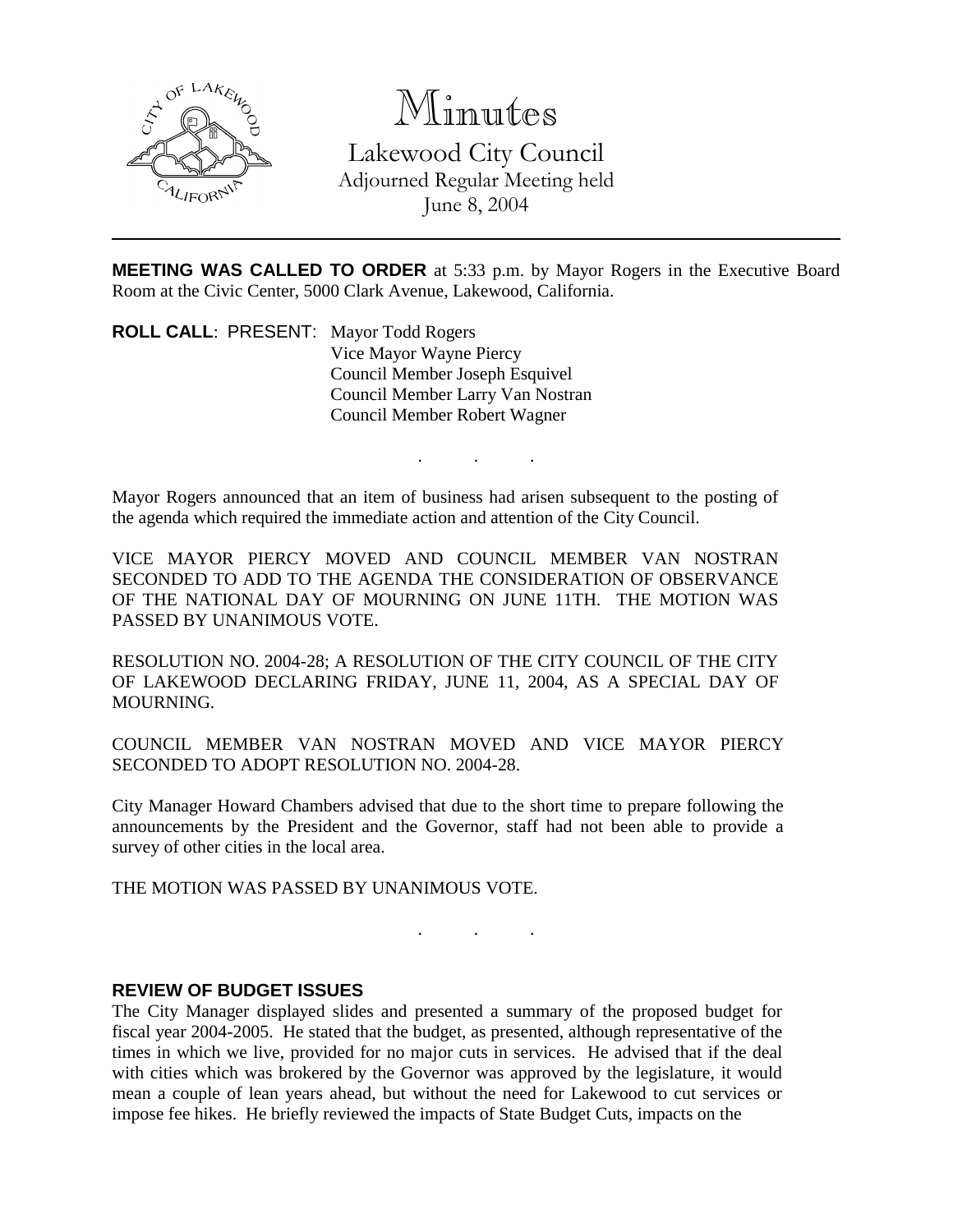#### **REVIEW OF BUDGET ISSUES** - Continued

County of Los Angeles, the Governor's Proposal, the proposed "Triple Flip," and the VLF-Property Tax Swap. He stated the budget for FY 2004-05, as proposed, was \$50.8 million. He provided an overview of the budget focus areas including: Intergovernmental Relations; Economic Development; Street Maintenance; Water Quality Protection; Public Safety; Sheriff's Station Renovation; Education; Neighborhood Preservation; Information Technology; and Park Improvements. He also reviewed Revenues, Expenditures and changes from the previous budget year. He concluded by stating that the budget was balanced and realistic.

Captain Dave Fender, Commander of the Lakewood Sheriff's Station, presented an overview of the Public Safety area of the budget. He displayed slides showing an organizational chart for the "Team Lakewood" Policing Plan and indicated there were two growth positions. He also noted changes such as the Community Service Officers who would be recruited and work directly for the City, rather than the former officers contracted through the County. He also discussed the status of Federal grants and the State COPS grant. He reviewed deployment in the east side of the City, the Mall deputy program, and the new Fingerprint Technician. He provided a 2003 Crime Recap and noted Mall crime trends, including increased in-store security in some Mall locations that had led to an increase in reported petty thefts. He also touched briefly on the upcoming renovation of the Lakewood Station, noting that it was a pleasure to work with Public Works Director Lisa Rapp and Project Manager June Anderson on the project.

Responding to questions from Council Member Van Nostran, Captain Fender clarified the fingerprint verification process and stated a store-by-store breakdown on petty theft could be compiled to track increased monitoring. The Captain also noted that while the Grand Theft Auto number was still large, it continued to decrease and that the Station was working closely with the Mall to monitor.

Deputy City Manager Sandi Ruyle responded to a question from Council Member Van Nostran by stating that five part-time employees had been hired as Community Service Officers, that they had received training through the Sheriff's Academy, and that two of the CSO's would be field trained over the next month to collect information for reports.

Vice Mayor Piercy expressed thanks to the City Manager and to Finance Director Larry Schroeder for their work in putting together the budget and referenced the proposed budget as reasonable and conservative. He expressed concern about an appropriation for education stating he felt the process to improve educational delivery was not as open or inclusive as it should be. He stated that the Ad Hoc Committee had moved beyond the areas agreed upon during the last presentation to the City Council and that there was polarization among the Council Members on this issue.

VICE MAYOR PIERCY MOVED TO PULL PROGRAM 425 FROM THE BUDGET AND TO SCHEDULE THE ITEM FOR STUDY AT A FUTURE MEETING SO THAT THE WHOLE CITY COUNCIL COULD COME TO AN AGREEMENT. COUNCIL MEMBER ESQUIVEL SECONDED THE MOTION FOR PURPOSES OF DISCUSSION.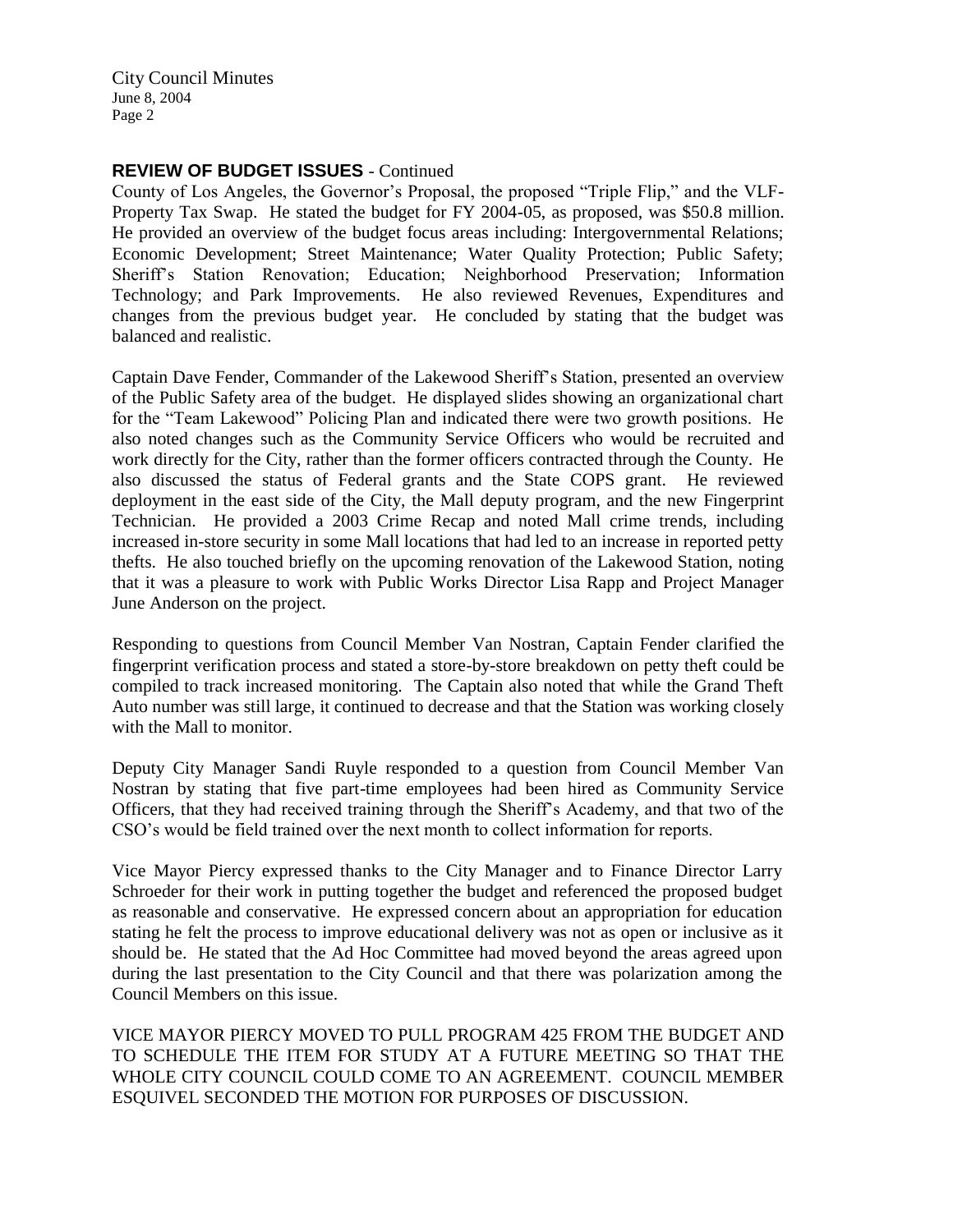### **REVIEW OF BUDGET ISSUES** - Continued

Council Member Wagner noted that the item contained in the budget was just a placeholder. There had been no intention to commit the City to any specific actions, but rather to acknowledge that whichever course the City Council decided to take over the coming year, some funding would be required. He stated he was unaware of any polarization over this issue and that it was the intent of the Ad Hoc Committee to bring the educational delivery system improvement issue before the entire Council for discussion and to determine an appropriate course of action. He noted that there had been some urgency to make contact with the Paramount, Bellflower and Long Beach Unified School Districts to get reactions and feedback about the PUSD portion of the City before the end of the school year, rather than wait until the fall, so that possible directions could be formulated. He emphasized that there was no intent to move forward without significant discussion with the entire City Council.

Mayor Rogers stated he did not think any of the Council Members felt the educational delivery system was either all good or all bad, but rather that the fundamental issue was that the City Council intended to establish a higher standard for education in Lakewood. He noted that since withdrawing from the Paramount Unified School District had been the number one goal designated in the school consultant's report, there had been some urgency to meet with the districts. He agreed that the entire City Council would need to approve a direction before there was any expenditure of funds and that whatever direction was indicated, staff support would be needed. He noted that the community had expressed resoundingly its belief that a better educational system was needed in Lakewood.

Vice Mayor Piercy also expressed concern about presenting the public with a budget containing a placeholder item rather than a project plan. He stated he would prefer to have the City Council study the issue first and then amend the budget as necessary once a plan of action had been decided upon.

Council Member Van Nostran noted that the entire Council had previously agreed that it was in favor of improvements to the educational system and that higher standards for education were desirable. He stated that providing a placeholder in the budget did not commit the City Council to spend the entire amount or designate any definite path. He further stated that having to come back and amend the budget at a later date made it appear that there was inadequate planning on the part of the City Council.

City Attorney John S. Todd advised that a provision could be added that no expenditure could be made from the designated account without the explicit approval of the City Council.

Council Member Wagner stated that the City Council had already made the decision to become involved with improvements to the educational opportunities for Lakewood kids and improving educational opportunities would require more staff, whether employee or consultant. He noted that the budget placeholder had not been a recommendation of the Committee, but it was evident that no matter what future direction the City Council decided upon, more staffing would be needed.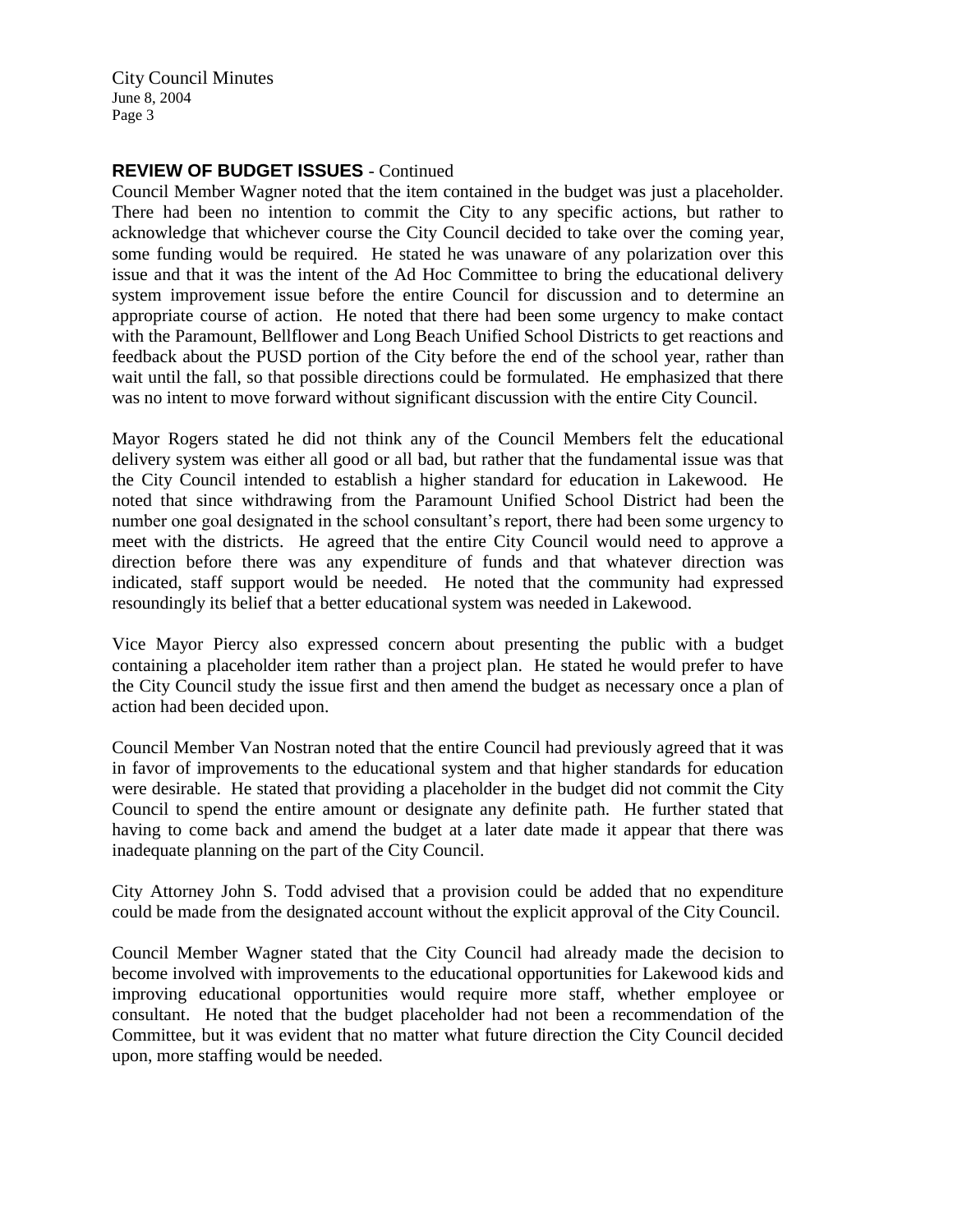## **REVIEW OF BUDGET ISSUES** - Continued

Council Member Esquivel stated that since the current Ad Hoc Committee had been formed with the objective of formation of a Lakewood school district and that was not possible, perhaps a new committee should be formed.

Mayor Rogers noted that the recommendation of the school consultant had been to retain the formation of a Lakewood school district as a long-term goal.

The City Manager reported that the placeholder item in the budget had been his recommendation, rather than to make an amendment later that could unbalance the budget. He stated it was a method of setting aside funds in recognition that additional staff assistance would be required regardless of the direction chosen by the City Council.

MAYOR ROGERS MOVED AND COUNCIL MEMBER VAN NOSTRAN SECONDED TO MAKE A SUBSTITUTE MOTION THAT NO FUNDS WOULD BE EXPENDED FROM THE EDUCATIONAL SYSTEM IMPROVEMENT BUDGET CATEGORY WITHOUT CITY COUNCIL APPROVAL. UPON ROLL CALL VOTE, THE MOTION WAS APPROVED:

AYES: COUNCIL MEMBERS: Wagner, Esquivel, Van Nostran and Rogers NAYS: COUNCIL MEMBERS: Piercy

Council Member Wagner stated that he was bothered by the level of detachment from the process and understanding of the proceedings during a recently settled litigation case which resulted in a feeling of lack of ownership. He stated he would like to see closer coordination between legal counsel and the City Council on litigation matters and would propose the establishment of a standing committee for that purpose.

The City Attorney advised that although the City Council could certainly form such a committee, it would not have significantly impacted the particular case in question. He also noted that there would be additional expense involved in any extra meetings with outside counsel.

Council Member Wagner stated that the proposed committee would meet periodically with the City Manager and the City Attorney to review the status of litigation cases.

COUNCIL MEMBER WAGNER MOVED AND COUNCIL MEMBER VAN NOSTRAN SECONDED TO ESTABLISH A RISK MANAGEMENT COMMITTEE AS A STANDING COMMITTEE OF THE CITY. UPON ROLL CALL VOTE, THE MOTION WAS APPROVED:

AYES: COUNCIL MEMBERS: Wagner, Van Nostran and Rogers NAYS: COUNCIL MEMBERS: Esquivel and Piercy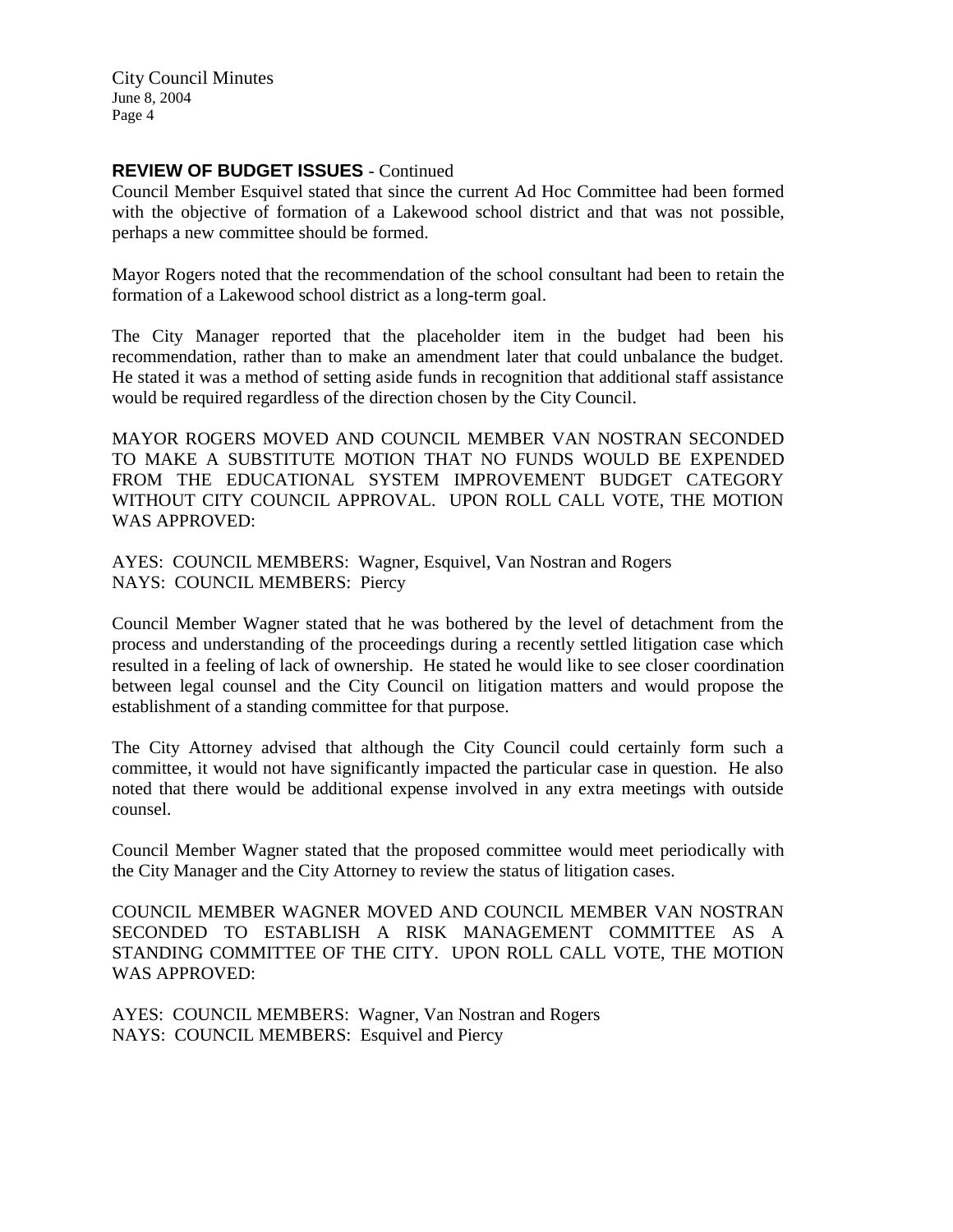## **REVIEW OF BUDGET ISSUES** - Continued

Community Development Director Chuck Ebner presented a brief update on the Civic Center Master Plan process by stating staff had met with representatives from the U.S. Postal Service and that they were open to reconfiguration of the site to improve traffic circulation. He noted that the current building lease expired in 2014.

Frank Wein, URS Corporation, stated that based on interviews with city staff, surveys of the existing building, and tours of facilities in other cities, four options for improving work space had been developed. He briefly presented each of the four options, the pluses and minuses of each option and the related costs.

Responding to a question from Vice Mayor Piercy, Mr. Wein stated that although no specific projections had been made, there was more than enough space on the Del Amo/Clark corner lot for new construction.

Council Member Van Nostran determined from Mr. Wein that expansion of the current building would not take away spaces from the west parking lot area.

In response to questions from Mayor Rogers, Mr. Wein stated that without a detailed plan for remodel of the existing building, he was not able to estimate how many years a remodel would add to the useful life of the building. Mr. Wein advised that not only could new construction be expected to have a life span of about 50 years, a newly constructed building would be completely ADA compliant and would meet current earthquake standards.

Council Member Wagner determined from the Director of Community Development that there were currently 84 people working in the 5050 Clark Avenue building and that all of the options included accommodation for an additional 30 people, which included people currently working out of other facilities due to lack of space and projected new employees over the next five to ten years.

Responding to a question from Council Member Wagner, Rich McDonald of URS stated that there were space planning benchmarks used for different kinds of occupancy and that the benchmark used for local government was 450 square feet per person. He noted that the costs had been based on the current market rate per square foot. Council Member Wagner expressed concern that factoring the size of building needed based on a single, generalized number could mean planning for a much larger building than was actually needed.

Mr. Wein stated that there would be much fine-tuning required before a plan could be finalized, which would involve looking at actual space needs of individuals and areas where shared facilities could be utilized.

The City Manager advised that the work done to date was strictly preliminary and had been accomplished with the minimum of staff and consultant time. He stated the purpose of the presentation had been to present the magnitude of the work to be done and to seek direction from the City Council about the available options before committing more resources to the project.